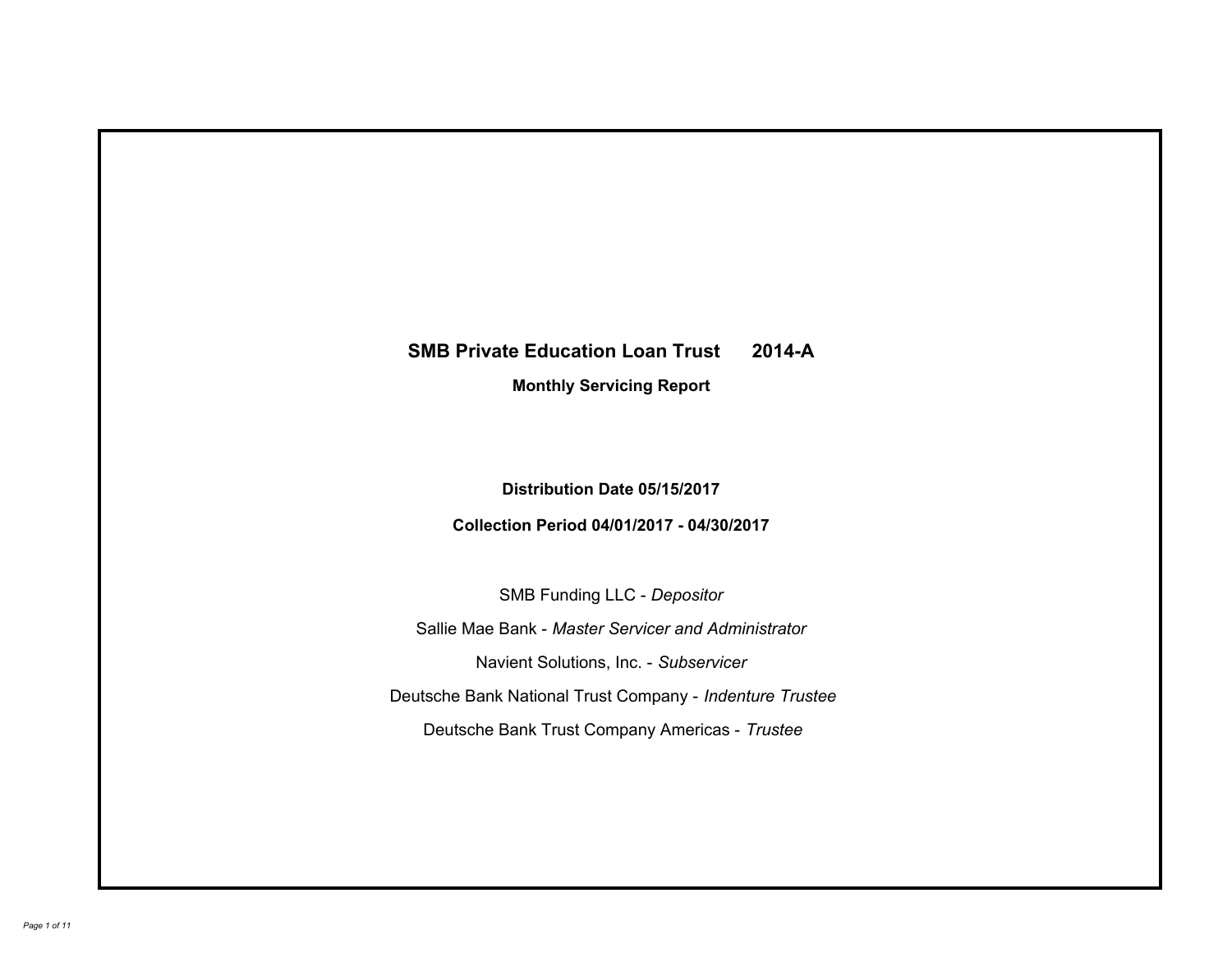|  | <b>Deal Parameters</b> |  |
|--|------------------------|--|
|  |                        |  |

| А | <b>Student Loan Portfolio Characteristics</b>   |                   | 08/07/2014       | 03/31/2017       | 04/30/2017       |
|---|-------------------------------------------------|-------------------|------------------|------------------|------------------|
|   | <b>Principal Balance</b>                        |                   | \$361,523,983.59 | \$286,021,726.22 | \$280,777,175.91 |
|   | Interest to be Capitalized Balance              |                   | 17,313,307.43    | 10,028,449.57    | 10,217,513.53    |
|   | Pool Balance                                    |                   | \$378,837,291.02 | \$296,050,175.79 | \$290,994,689.44 |
|   | Weighted Average Coupon (WAC)                   |                   | 7.81%            | 8.07%            | 8.08%            |
|   | Weighted Average Remaining Term                 |                   | 138.29           | 144.01           | 144.46           |
|   | Number of Loans                                 |                   | 33,555           | 26,008           | 25,634           |
|   | Number of Borrowers                             |                   | 26,651           | 20,447           | 20,174           |
|   | Pool Factor                                     |                   |                  | 0.781470523      | 0.768125779      |
|   | Since Issued Total Constant Prepayment Rate (1) |                   |                  | 7.07%            | 7.21%            |
| B | <b>Debt Securities</b>                          | <b>Cusip/Isin</b> | 04/17/2017       |                  | 05/15/2017       |
|   | A <sub>2</sub> A                                | 784456AB1         | \$67,272,017.73  |                  | \$64,411,771.02  |
|   | A <sub>2</sub> B                                | 784456AC9         | \$67,272,017.73  |                  | \$64,411,771.02  |
|   | A <sub>3</sub>                                  | 784456AD7         | \$50,000,000.00  |                  | \$50,000,000.00  |
|   | B                                               | 784456AE5         | \$36,000,000.00  |                  | \$36,000,000.00  |
|   | C                                               | 784456AF2         | \$42,000,000.00  |                  | \$42,000,000.00  |
|   |                                                 |                   |                  |                  |                  |
| С | <b>Certificates</b>                             | <b>Cusip/Isin</b> | 04/17/2017       |                  | 05/15/2017       |
|   | <b>Excess Distribution</b>                      | 784456105         | \$100,000.00     |                  | \$100,000.00     |
|   |                                                 |                   |                  |                  |                  |
| D | <b>Account Balances</b>                         |                   | 04/17/2017       |                  | 05/15/2017       |
|   | Reserve Account Balance                         |                   | \$958,735.00     |                  | \$958,735.00     |
|   |                                                 |                   |                  |                  |                  |
| E | <b>Asset / Liability</b>                        |                   | 04/17/2017       |                  | 05/15/2017       |
|   | Overcollateralization Percentage *              |                   | 25.50%           |                  | 26.18%           |
|   | Specified Overcollateralization Amount *        |                   | \$88,815,052.74  |                  | \$87,298,406.83  |
|   | Actual Overcollateralization Amount *           |                   | \$75,506,140.33  |                  | \$76,171,147.40  |

\* Based on the Rated debt securities (Class A and Class B Bonds)

(1) Since Issued Total CPR calculations found in monthly servicing reports issued on or prior to September 15, 2015 originally included loans that were removed from the pool by the sponsor because they became ineligible for the pool between the cut-off date and settlement date. On October 5, 2015, Since Issued Total CPR calculations were revised to exclude these loans and all prior monthly servicing reports were restated. For additional information, see 'Since Issued CPR Methodology' found on page 11 of this report.

*Page 2 of 11 Trust 2014-A Monthly Servicing Report: Collection Period 04/01/2017 - 04/30/2017, Distribution Date 05/15/2017*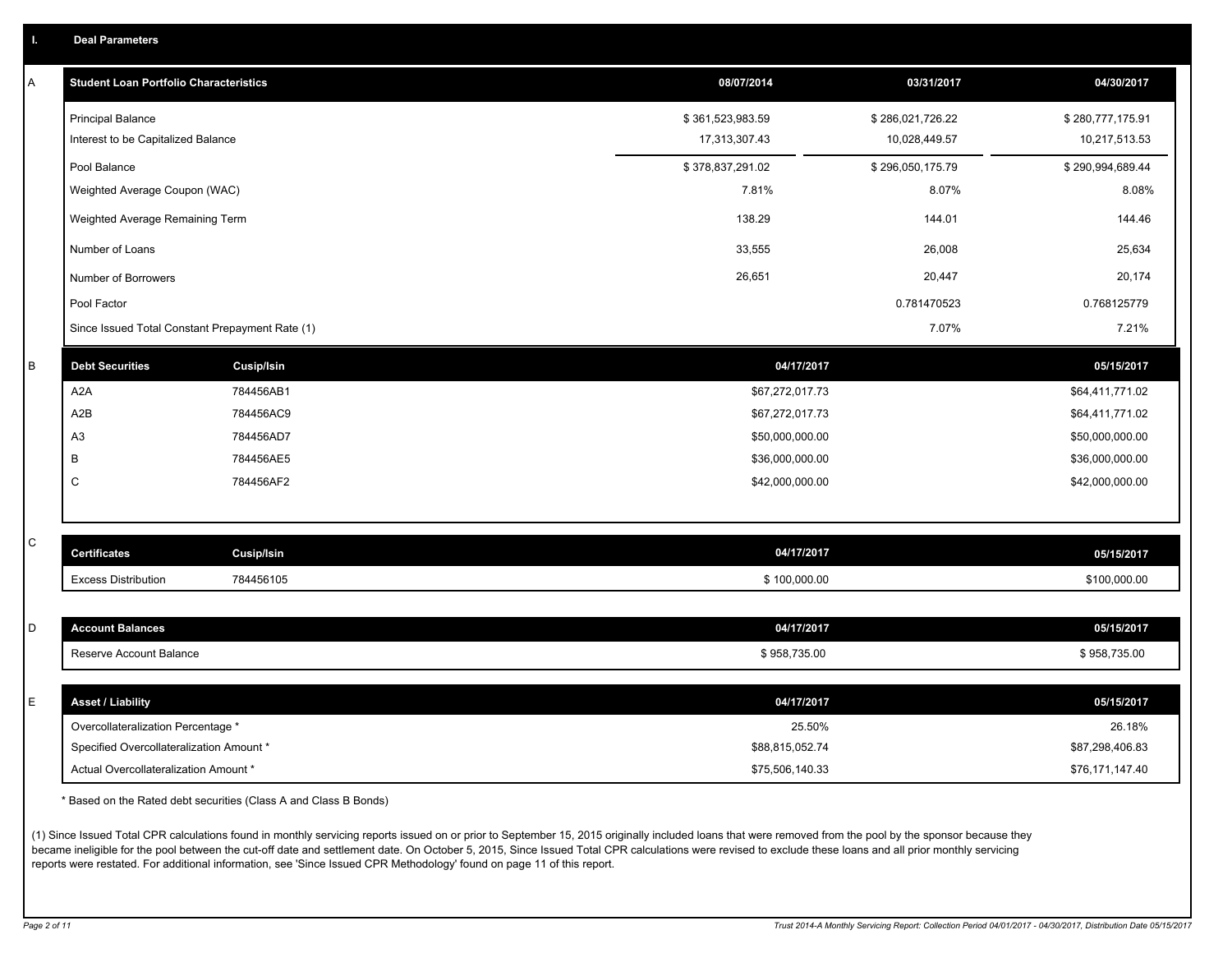### **II. 2014-A Trust Activity 04/01/2017 through 04/30/2017**

| Α         | <b>Student Loan Principal Receipts</b>                           |                |
|-----------|------------------------------------------------------------------|----------------|
|           | <b>Borrower Principal</b>                                        | 5,238,408.60   |
|           | <b>Consolidation Activity Principal</b>                          | 0.00           |
|           | Seller Principal Reimbursement                                   | 0.00           |
|           | Servicer Principal Reimbursement                                 | 0.00           |
|           | Delinquent Principal Purchases by Servicer                       | 0.00           |
|           | <b>Other Principal Deposits</b>                                  | 0.00           |
|           | <b>Total Principal Receipts</b>                                  | \$5,238,408.60 |
| В         | <b>Student Loan Interest Receipts</b>                            |                |
|           | Borrower Interest                                                | 1,298,026.24   |
|           | <b>Consolidation Activity Interest</b>                           | 0.00           |
|           | Seller Interest Reimbursement                                    | 0.00           |
|           | Servicer Interest Reimbursement                                  | (1,755.10)     |
|           | Delinquent Interest Purchases by Servicer                        | 0.00           |
|           | <b>Other Interest Deposits</b>                                   | 10,251.61      |
|           | <b>Total Interest Receipts</b>                                   | \$1,306,522.75 |
| C         | <b>Recoveries on Realized Losses</b>                             | \$30,035.83    |
| D         | <b>Investment Income</b>                                         | \$3,955.69     |
| Ε         | <b>Funds Borrowed from Next Collection Period</b>                | \$0.00         |
| F         | <b>Funds Repaid from Prior Collection Period</b>                 | \$0.00         |
| G         | Loan Sale or Purchase Proceeds                                   | \$0.00         |
| н         | Initial Deposits to Collection Account                           | \$0.00         |
|           | <b>Excess Transferred from Other Accounts</b>                    | \$0.00         |
| J         | <b>Borrower Benefit Reimbursements</b>                           | \$0.00         |
| Κ         | <b>Gross Swap Receipt</b>                                        | \$0.00         |
| L         | <b>Other Deposits</b>                                            | \$0.00         |
| м         | <b>Other Fees Collected</b>                                      | \$0.00         |
| ${\sf N}$ | <b>AVAILABLE FUNDS</b>                                           | \$6,578,922.87 |
| $\circ$   | Non-Cash Principal Activity During Collection Period             | \$(6,141.71)   |
| P         | Aggregate Purchased Amounts by the Depositor, Servicer or Seller | \$0.00         |
| Q         | Aggregate Loan Substitutions                                     | \$0.00         |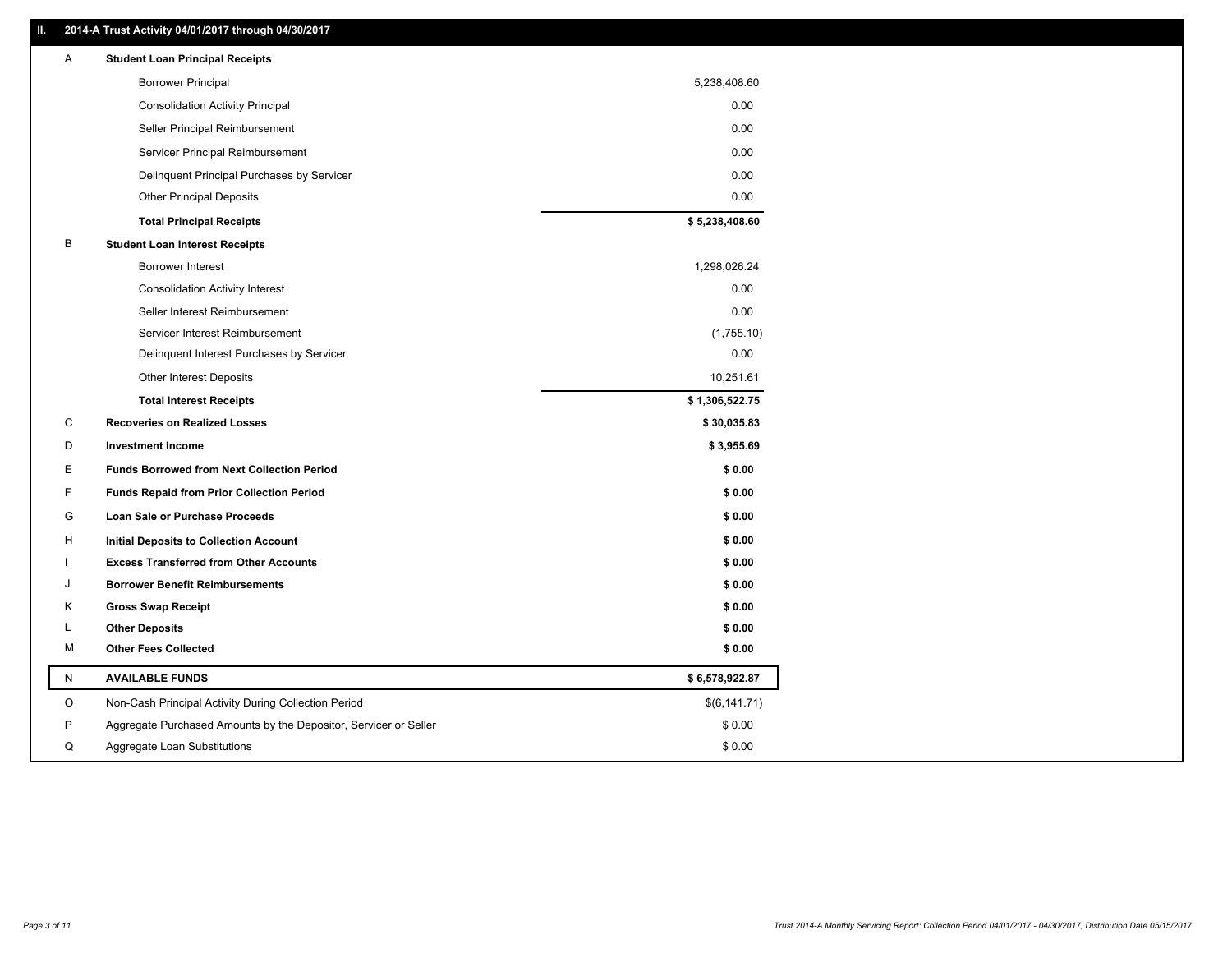|                   |                         |                          |         | 04/30/2017 |                  |                |                          |         | 03/31/2017 |                  |                |
|-------------------|-------------------------|--------------------------|---------|------------|------------------|----------------|--------------------------|---------|------------|------------------|----------------|
|                   |                         | <b>Wtd Avg</b><br>Coupon | # Loans | Principal  |                  | % of Principal | <b>Wtd Avg</b><br>Coupon | # Loans | Principal  |                  | % of Principal |
| INTERIM:          | IN SCHOOL               | 9.18%                    |         | 1,380      | \$17,156,562.25  | 5.896%         |                          | 9.18%   | 1,423      | \$17,474,441.65  | 5.903%         |
|                   | GRACE                   | 9.18%                    |         | 509        | \$6,342,476.34   | 2.180%         |                          | 9.20%   | 482        | \$6,055,646.04   | 2.045%         |
|                   | <b>DEFERMENT</b>        | 9.12%                    |         | 1,245      | \$14,904,784.28  | 5.122%         |                          | 9.11%   | 1,278      | \$15,132,165.48  | 5.111%         |
| <b>REPAYMENT:</b> | <b>CURRENT</b>          | 7.83%                    |         | 20,919     | \$231,137,764.00 | 79.430%        |                          | 7.84%   | 21,261     | \$236,249,838.05 | 79.801%        |
|                   | 31-60 DAYS DELINQUENT   | 8.82%                    |         | 375        | \$5,242,692.75   | 1.802%         |                          | 8.56%   | 293        | \$4,018,226.06   | 1.357%         |
|                   | 61-90 DAYS DELINQUENT   | 8.83%                    |         | 146        | \$1,871,645.98   | 0.643%         |                          | 8.39%   | 149        | \$1,900,898.92   | 0.642%         |
|                   | 91-120 DAYS DELINQUENT  | 8.67%                    |         | 101        | \$1,419,356.26   | 0.488%         |                          | 8.91%   | 142        | \$1,880,900.90   | 0.635%         |
|                   | 121-150 DAYS DELINQUENT | 9.39%                    |         | 126        | \$1,468,757.91   | 0.505%         |                          | 9.38%   | 98         | \$1,121,002.02   | 0.379%         |
|                   | 151-180 DAYS DELINQUENT | 9.25%                    |         | 45         | \$537,140.24     | 0.185%         |                          | 9.06%   | 56         | \$657,768.35     | 0.222%         |
|                   | > 180 DAYS DELINQUENT   | 9.61%                    |         | 44         | \$458,288.95     | 0.157%         |                          | 10.07%  | 36         | \$372,874.71     | 0.126%         |
|                   | FORBEARANCE             | 8.64%                    |         | 744        | \$10,455,220.48  | 3.593%         |                          | 8.53%   | 790        | \$11,186,413.61  | 3.779%         |
| <b>TOTAL</b>      |                         |                          |         | 25,634     | \$290,994,689.44 | 100.00%        |                          |         | 26,008     | \$296,050,175.79 | 100.00%        |
|                   |                         |                          |         |            |                  |                |                          |         |            |                  |                |

Percentages may not total 100% due to rounding \*

\*\* Smart Option Interest Only loans and \$25 Fixed Payment loans classified as in repayment whether student borrowers are in school, in grace, in deferment or required to make full principal and interest payments on their l

\*\*\* To conform with company standard reporting these sections now include Princial and Interest Accrued to Capitalize.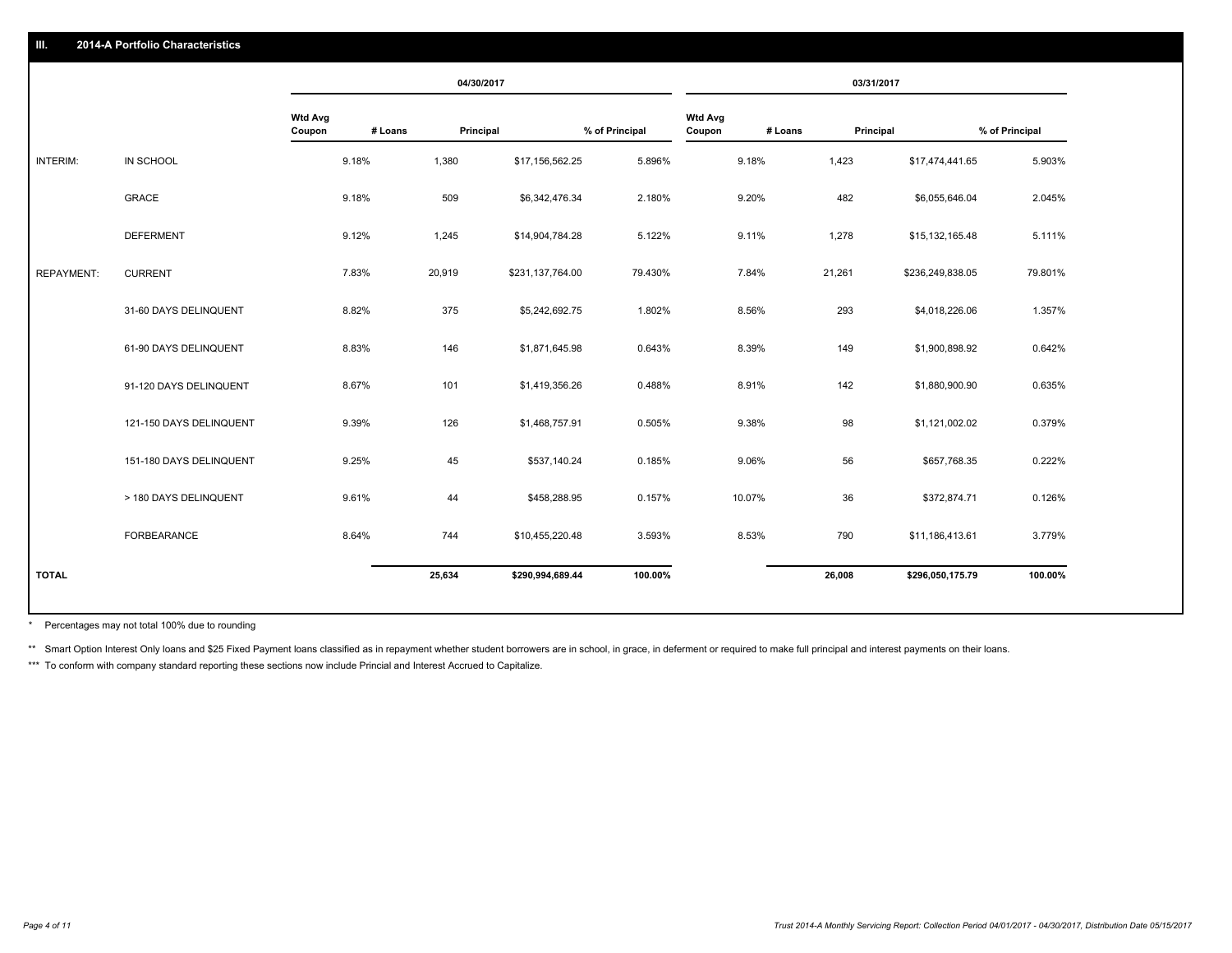|                                                         | 4/30/2017        | 3/31/2017        |
|---------------------------------------------------------|------------------|------------------|
| Pool Balance                                            | \$290,994,689.44 | \$296,050,175.79 |
| Total # Loans                                           | 25,634           | 26,008           |
| Total # Borrowers                                       | 20,174           | 20,447           |
| Weighted Average Coupon                                 | 8.08%            | 8.07%            |
| Weighted Average Remaining Term                         | 144.46           | 144.01           |
| Percent of Pool - Cosigned                              | 93.7%            | 93.7%            |
| Percent of Pool - Non Cosigned                          | 6.3%             | 6.3%             |
| Borrower Interest Accrued for Period                    | \$1,865,553.71   | \$1,938,870.24   |
| <b>Outstanding Borrower Interest Accrued</b>            | \$11,743,465.07  | \$11,519,233.13  |
| Gross Principal Realized Loss - Periodic                | \$279,939.93     | \$353,179.88     |
| Gross Principal Realized Loss - Cumulative              | \$6,282,942.10   | \$6,003,002.17   |
| Delinguent Principal Purchased by Servicer - Periodic   | \$0.00           | \$0.00           |
| Delinguent Principal Purchased by Servicer - Cumulative | \$0.00           | \$0.00           |
| Recoveries on Realized Losses - Periodic                | \$30,035.83      | \$13,001.07      |
| Recoveries on Realized Losses - Cumulative              | \$296,719.92     | \$266,684.09     |
| Net Losses - Periodic                                   | \$249,904.10     | \$340,178.81     |
| Net Losses - Cumulative                                 | \$5,986,222.18   | \$5,736,318.08   |
| <b>Cumulative Gross Defaults</b>                        | \$6,282,942.10   | \$6,003,002.17   |
| Change in Gross Defaults                                | \$279,939.93     | \$353,179.88     |
| Non-Cash Principal Activity - Capitalized Interest      | \$273,873.78     | \$493,658.79     |
| Since Issued Total Constant Prepayment Rate (CPR) (1)   | 7.21%            | 7.07%            |
| <b>Loan Substitutions</b>                               | \$0.00           | \$0.00           |
| <b>Cumulative Loan Substitutions</b>                    | \$0.00           | \$0.00           |
| <b>Unpaid Master Servicing Fees</b>                     | \$0.00           | \$0.00           |
| <b>Unpaid Sub-Servicing Fees</b>                        | \$0.00           | \$0.00           |
| <b>Unpaid Administration Fees</b>                       | \$0.00           | \$0.00           |
| <b>Unpaid Carryover Master Servicing Fees</b>           | \$0.00           | \$0.00           |
| <b>Unpaid Carryover Sub-Servicing Fees</b>              | \$0.00           | \$0.00           |
| Note Interest Shortfall                                 | \$0.00           | \$0.00           |

(1) Since Issued Total CPR calculations found in monthly servicing reports issued on or prior to September 15, 2015 originally included loans that were removed from the pool by the sponsor because they became ineligible for the pool between the cut-off date and settlement date. On October 5, 2015, Since Issued Total CPR calculations were revised to exclude these loans and all prior monthly servicing reports were restated. For additional information, see 'Since Issued CPR Methodology' found on page 11 of this report.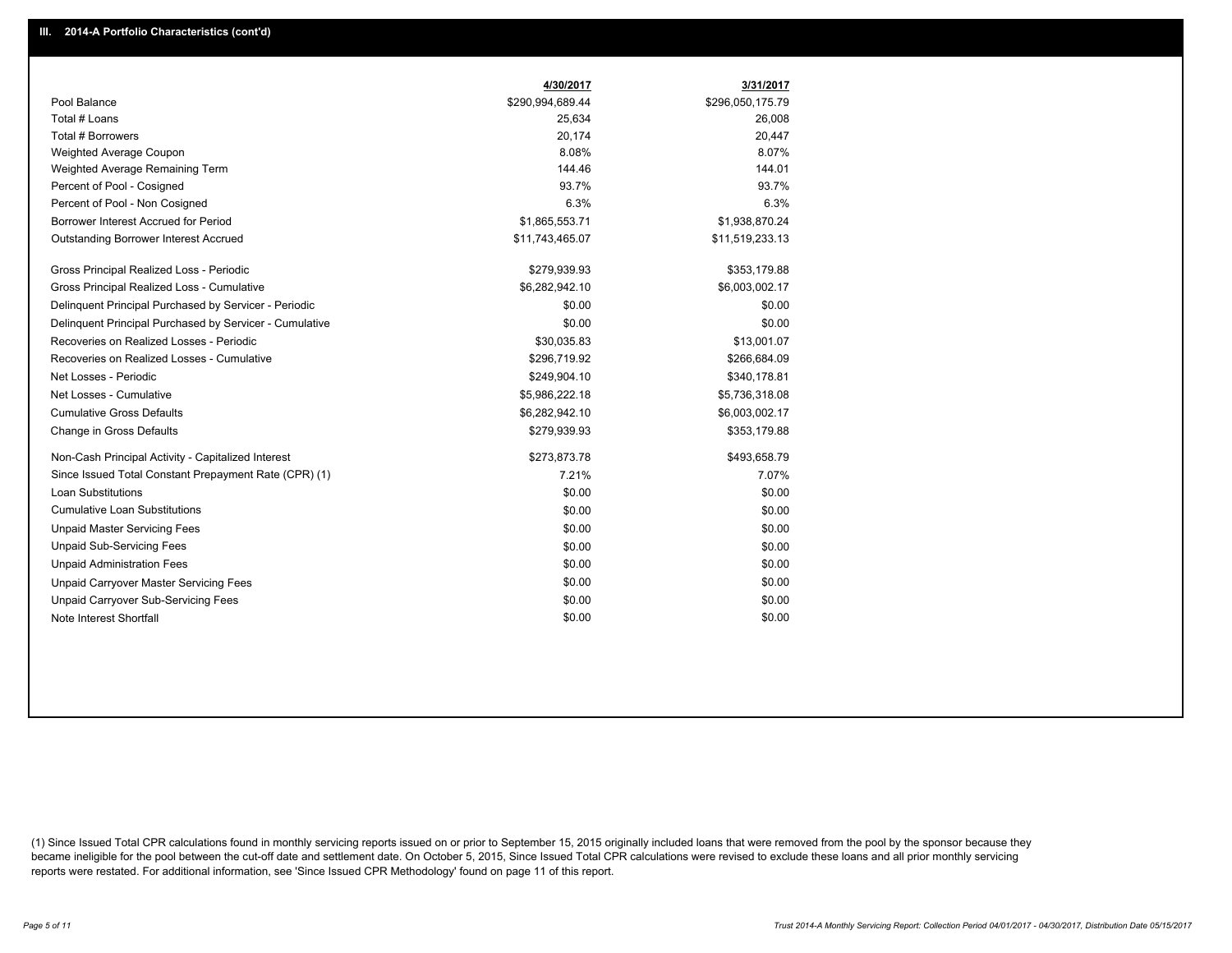## **IV. 2014-A Portfolio Statistics by Loan Program**

|                                                                                                                    | Weighted<br><b>Average Coupon</b> | # LOANS | <b>\$ AMOUNT</b> | $%$ *    |
|--------------------------------------------------------------------------------------------------------------------|-----------------------------------|---------|------------------|----------|
| - Smart Option Deferred Loans                                                                                      | 8.43%                             | 11,978  | \$132,975,014.05 | 45.697%  |
| - Smart Option Fixed Pay Loans                                                                                     | 8.14%                             | 7,523   | \$102,184,374.03 | 35.116%  |
| - Smart Option Interest-Only Loans                                                                                 | 7.13%                             | 6,133   | \$55,835,301.36  | 19.188%  |
| - Other Loan Programs                                                                                              | 0.00%                             | 0.00    | \$0.00           | 0.000%   |
| <b>Total</b>                                                                                                       | 8.08%                             | 25,634  | \$290,994,689.44 | 100.000% |
| Prime Indexed Loans -- Monthly Reset Adjustable                                                                    |                                   |         | \$0.00           |          |
| Prime Indexed Loans -- Monthly Reset Non-Adjustable                                                                |                                   |         | \$0.00           |          |
| Prime Indexed Loans -- Quarterly Reset Adjustable                                                                  |                                   |         | \$0.00           |          |
| Prime Indexed Loans -- Quarterly Reset Non-Adjustable                                                              |                                   |         | \$0.00           |          |
| Prime Indexed Loans -- Annual Reset                                                                                |                                   |         | \$0.00           |          |
| T-Bill Indexed Loans                                                                                               |                                   |         | \$0.00           |          |
| <b>Fixed Rate Loans</b>                                                                                            |                                   |         | \$39,677,973.44  |          |
| <b>LIBOR Indexed Loans</b>                                                                                         |                                   |         | \$251,316,716.00 |          |
|                                                                                                                    |                                   |         |                  |          |
| * Note: Percentages may not total 100% due to rounding                                                             |                                   |         |                  |          |
| To conform with company standard reporting these sections now include Princial and Interest Accrued to Capitalize. |                                   |         |                  |          |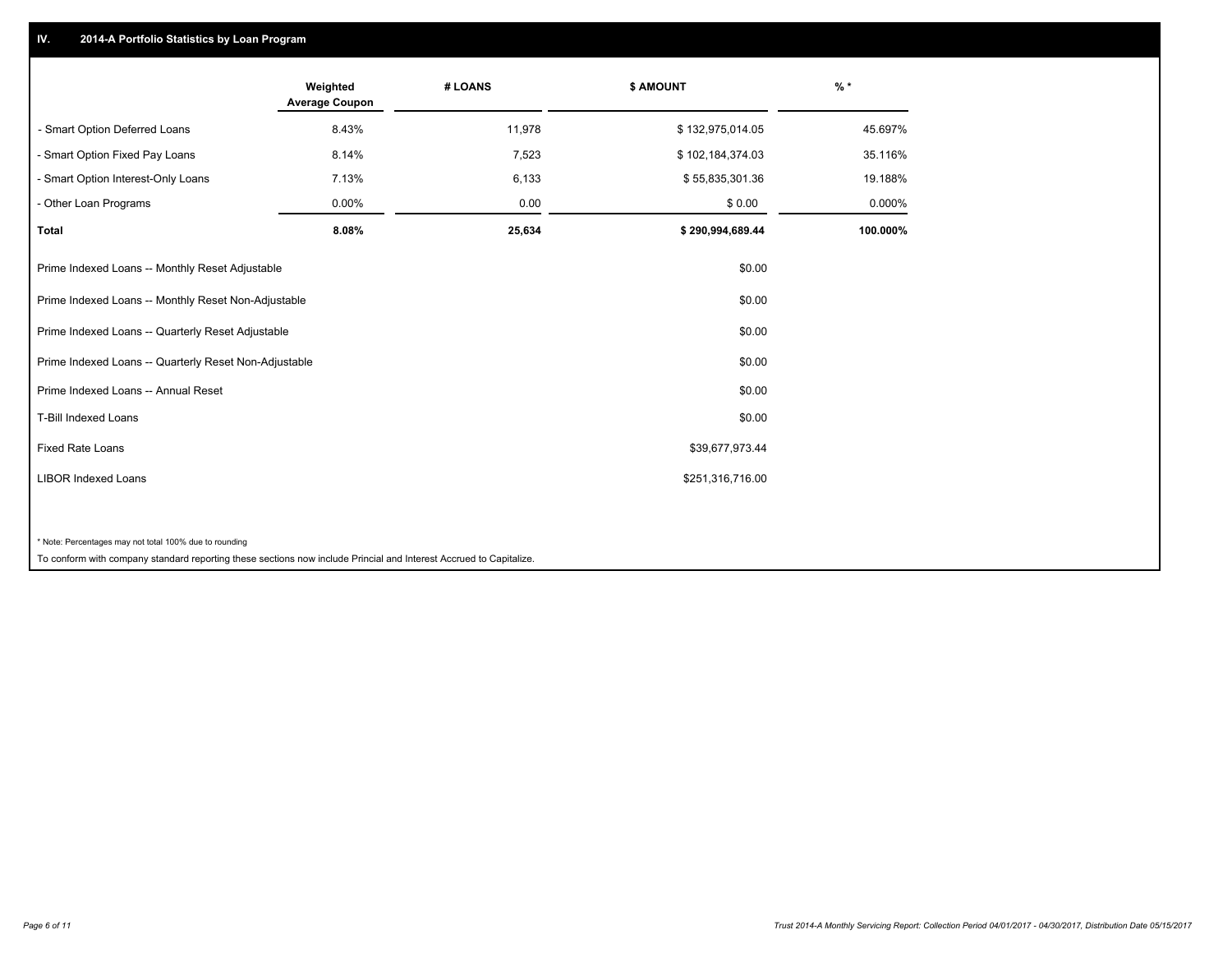| v. | 2014-A Reserve Account and Principal Distribution Calculations                                                                                                                                     |                  |  |
|----|----------------------------------------------------------------------------------------------------------------------------------------------------------------------------------------------------|------------------|--|
| А. | <b>Reserve Account</b>                                                                                                                                                                             |                  |  |
|    | Specified Reserve Account Balance                                                                                                                                                                  | \$958,735.00     |  |
|    | <b>Actual Reserve Account Balance</b>                                                                                                                                                              | \$958,735.00     |  |
| В. | <b>Principal Distribution Amount</b>                                                                                                                                                               |                  |  |
|    | Class A Notes Outstanding<br>i.                                                                                                                                                                    | \$184,544,035.46 |  |
|    | Pool Balance<br>ii.                                                                                                                                                                                | \$290,994,689.44 |  |
|    | First Priority Principal Distribution Amount (i - ii)<br>iii.                                                                                                                                      | \$0.00           |  |
|    | Class A and B Notes Outstanding<br>iv.                                                                                                                                                             | \$220,544,035.46 |  |
|    | First Priority Principal Distribution Amount<br>v.                                                                                                                                                 | \$0.00           |  |
|    | Pool Balance<br>vi.                                                                                                                                                                                | \$290,994,689.44 |  |
|    | Specified Overcollateralization Amount<br>vii.                                                                                                                                                     | \$87,298,406.83  |  |
|    | viii. Regular Principal Distribution Amount (iv - v) - (vi - vii)                                                                                                                                  | \$16,847,752.85  |  |
|    |                                                                                                                                                                                                    |                  |  |
|    | Notes Outstanding<br>ix.                                                                                                                                                                           | \$262,544,035.46 |  |
|    | First Priority Principal Distribution Amount<br>Х.                                                                                                                                                 | \$0.00           |  |
|    | Regular Principal Distribution Amount<br>xi.                                                                                                                                                       | \$16,847,752.85  |  |
|    | Available Funds (after payment of waterfall items A through J) *<br>xii.                                                                                                                           | \$0.00           |  |
|    | Additional Principal Distribution Amount (min(ix - x - xi, xiii))<br>xiii.                                                                                                                         | \$0.00           |  |
|    | * Represents 50% of value if the principal balance of the notes is greater than 10% of initial principal balance of the notes or the Class A and Class B note are reduced to 0, otherwise the full |                  |  |

value is shown.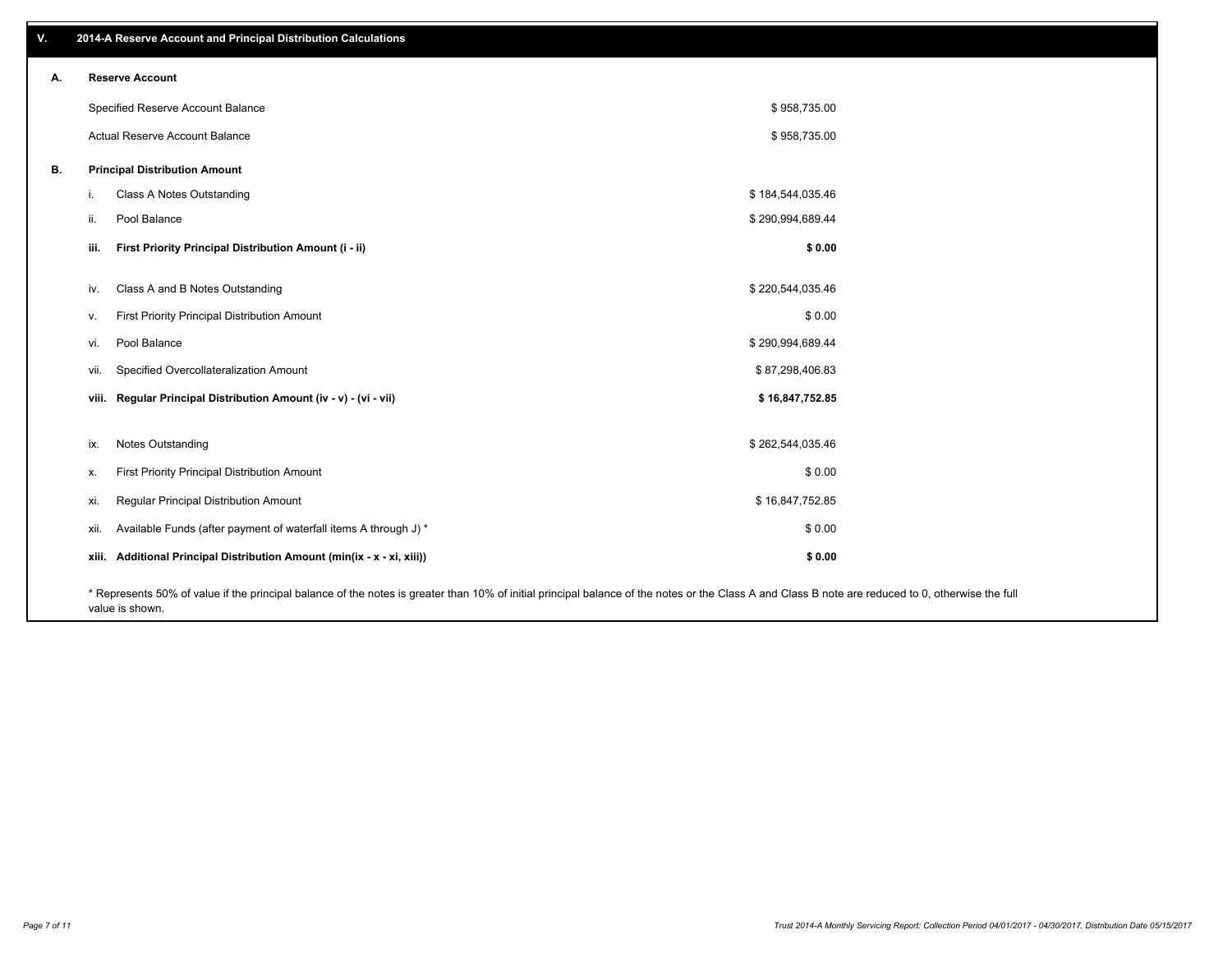| VI. |  | 2014-A Waterfall for Distributions |  |  |  |
|-----|--|------------------------------------|--|--|--|
|-----|--|------------------------------------|--|--|--|

|             |                                                                                        | Paid                                 | <b>Funds Balance</b> |
|-------------|----------------------------------------------------------------------------------------|--------------------------------------|----------------------|
|             | <b>Total Available Funds</b>                                                           |                                      | \$6,578,922.87       |
| A           | <b>Trustee Fees</b>                                                                    | \$0.00                               | \$6,578,922.87       |
| B           | i. Master Servicing Fees                                                               | \$11,974.55                          | \$6,566,948.32       |
|             | ii. Sub-Servicing Fees                                                                 | \$182,146.17                         | \$6,384,802.15       |
| $\mathsf C$ | i. Administration Fees                                                                 | \$6,667.00                           | \$6,378,135.15       |
|             | ii. Unreimbursed Administrator Advances plus any Unpaid                                | \$0.00                               | \$6,378,135.15       |
| D           | Class A Noteholders Interest Distribution Amount                                       | \$380,141.73                         | \$5,997,993.42       |
| E           | <b>First Priority Principal Payment</b>                                                | \$0.00                               | \$5,997,993.42       |
| F           | Class B Noteholders Interest Distribution Amount                                       | \$120,000.00                         | \$5,877,993.42       |
| G           | Class C Noteholders Interest Distribution Amount                                       | \$157,500.00                         | \$5,720,493.42       |
| H           | <b>Reinstatement Reserve Account</b>                                                   | \$0.00                               | \$5,720,493.42       |
|             | Regular Principal Distribution                                                         | \$5,720,493.42                       | \$0.00               |
| J           | i. Carryover Master Servicing Fees                                                     | \$0.00                               | \$0.00               |
|             | ii. Carryover Sub-servicing Fees                                                       | \$0.00                               | \$0.00               |
| K           | Additional Principal Distribution Amount                                               | \$0.00                               | \$0.00               |
| L           | Unpaid Expenses of Trustee                                                             | \$0.00                               | \$0.00               |
| м           | Unpaid Expenses of Administrator                                                       | \$0.00                               | \$0.00               |
| N           | Remaining Funds to the Excess Distribution Certificateholder                           | \$0.00                               | \$0.00               |
|             | <b>Waterfall Conditions</b>                                                            |                                      |                      |
|             |                                                                                        |                                      |                      |
|             | <b>Class C Noteholders' Interest Distribution Condition</b>                            |                                      |                      |
|             | Pool Balance<br>i.<br>ii.<br>Class A and B Notes Outstanding                           | \$290,994,689.44<br>\$220,544,035.46 |                      |
|             | iii.<br>Class C Noteholders' Interest Distribution Ratio (i / ii)                      | 131.94%                              |                      |
|             | Minimum Ratio<br>iv.                                                                   | 110.00%                              |                      |
|             | Is the Class C Noteholders' Interest Distribution Condition Satisfied (iii > iv)<br>ν. | Y                                    |                      |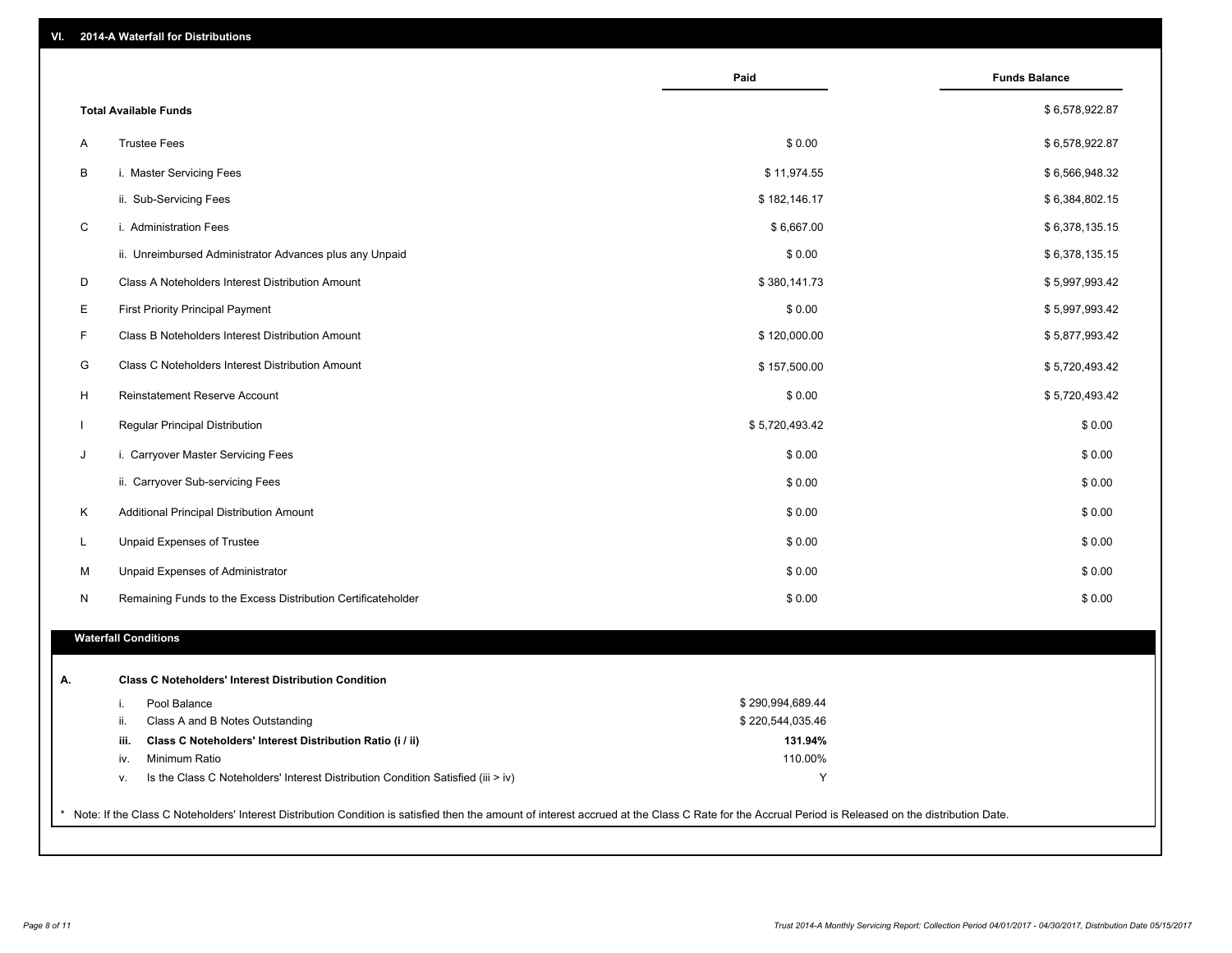| <b>Distribution Amounts</b>                                |                         |                         |                         |
|------------------------------------------------------------|-------------------------|-------------------------|-------------------------|
|                                                            | A <sub>2</sub> A        | A2B                     | A3                      |
| Cusip/Isin                                                 | 784456AB1               | 784456AC9               | 784456AD7               |
| <b>Beginning Balance</b>                                   | \$67,272,017.73         | \$67,272,017.73         | \$50,000,000.00         |
| Index                                                      | <b>FIXED</b>            | <b>LIBOR</b>            | <b>LIBOR</b>            |
| Spread/Fixed Rate                                          | 3.05%                   | 1.15%                   | 1.50%                   |
| Record Date (Days Prior to Distribution)                   | 1 NEW YORK BUSINESS DAY | 1 NEW YORK BUSINESS DAY | 1 NEW YORK BUSINESS DAY |
| <b>Accrual Period Begin</b>                                | 4/15/2017               | 4/17/2017               | 4/17/2017               |
| <b>Accrual Period End</b>                                  | 5/15/2017               | 5/15/2017               | 5/15/2017               |
| Daycount Fraction                                          | 0.08333333              | 0.07777778              | 0.07777778              |
| Interest Rate*                                             | 3.05000%                | 2.14389%                | 2.49389%                |
| <b>Accrued Interest Factor</b>                             | 0.002541667             | 0.001667470             | 0.001939692             |
| <b>Current Interest Due</b>                                | \$170,983.05            | \$112,174.07            | \$96,984.61             |
| Interest Shortfall from Prior Period Plus Accrued Interest | $\mathsf{\$}$ -         | $\mathsf{\$}$ -         | $\mathsf{\$}$ -         |
| <b>Total Interest Due</b>                                  | \$170,983.05            | \$112,174.07            | \$96,984.61             |
| <b>Interest Paid</b>                                       | \$170,983.05            | \$112,174.07            | \$96,984.61             |
| <b>Interest Shortfall</b>                                  | $\mathsf{\$}$ -         | $\mathsf{\$}$ -         | $\mathcal{S}$ -         |
| <b>Principal Paid</b>                                      | \$2,860,246.71          | \$2,860,246.71          | $\frac{2}{3}$ -         |
| <b>Ending Principal Balance</b>                            | \$64,411,771.02         | \$64,411,771.02         | \$50,000,000.00         |
| Paydown Factor                                             | 0.042062452             | 0.042062452             | 0.000000000             |
| <b>Ending Balance Factor</b>                               | 0.947231927             | 0.947231927             | 1.000000000             |

\* Pay rates for Current Distribution. For the interest rates applicable to the next distribution date, please see https://www.salliemae.com/about/investors/data/SMBabrate.txt.

**VII. 2014-A Distributions**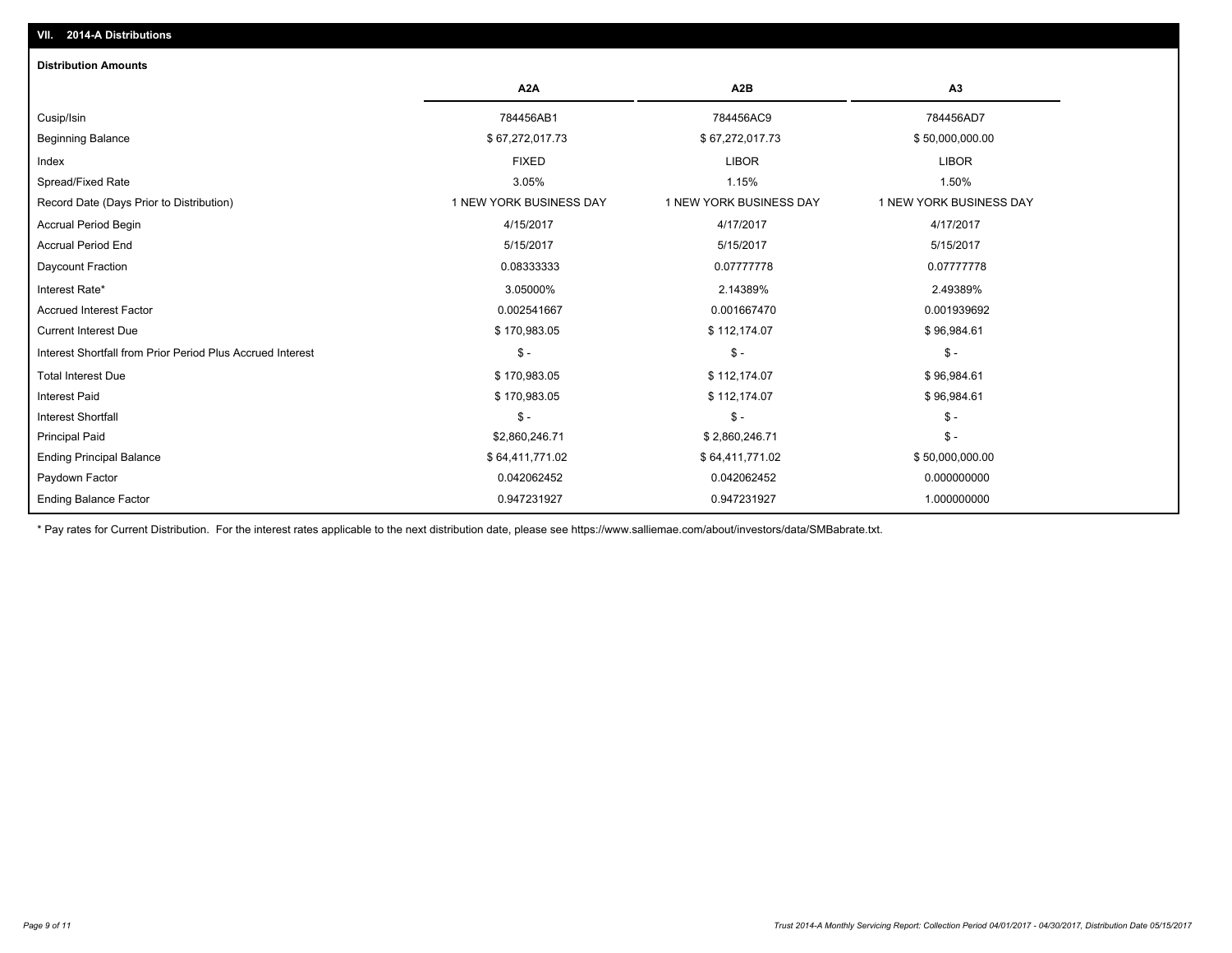| <b>Distribution Amounts</b>                                |                         |                         |
|------------------------------------------------------------|-------------------------|-------------------------|
|                                                            | в                       | C                       |
| Cusip/Isin                                                 | 784456AE5               | 784456AF2               |
| <b>Beginning Balance</b>                                   | \$36,000,000.00         | \$42,000,000.00         |
| Index                                                      | <b>FIXED</b>            | <b>FIXED</b>            |
| Spread/Fixed Rate                                          | 4.00%                   | 4.50%                   |
| Record Date (Days Prior to Distribution)                   | 1 NEW YORK BUSINESS DAY | 1 NEW YORK BUSINESS DAY |
| <b>Accrual Period Begin</b>                                | 4/15/2017               | 4/15/2017               |
| <b>Accrual Period End</b>                                  | 5/15/2017               | 5/15/2017               |
| Daycount Fraction                                          | 0.08333333              | 0.08333333              |
| Interest Rate*                                             | 4.00000%                | 4.50000%                |
| <b>Accrued Interest Factor</b>                             | 0.003333333             | 0.003750000             |
| <b>Current Interest Due</b>                                | \$120,000.00            | \$157,500.00            |
| Interest Shortfall from Prior Period Plus Accrued Interest | $\mathsf{\$}$ -         | $\mathsf{\$}$ -         |
| <b>Total Interest Due</b>                                  | \$120,000.00            | \$157,500.00            |
| <b>Interest Paid</b>                                       | \$120,000.00            | \$157,500.00            |
| <b>Interest Shortfall</b>                                  | $\mathsf{\$}$ -         | $\mathbb{S}$ –          |
| <b>Principal Paid</b>                                      | $\mathsf{\$}$ -         | $\mathbb{S}$ –          |
| <b>Ending Principal Balance</b>                            | \$36,000,000.00         | \$42,000,000.00         |
| Paydown Factor                                             | 0.000000000             | 0.000000000             |
| <b>Ending Balance Factor</b>                               | 1.000000000             | 1.000000000             |

\* Pay rates for Current Distribution. For the interest rates applicable to the next distribution date, please see https://www.salliemae.com/about/investors/data/SMBabrate.txt.

**VII. 2014-A Distributions**